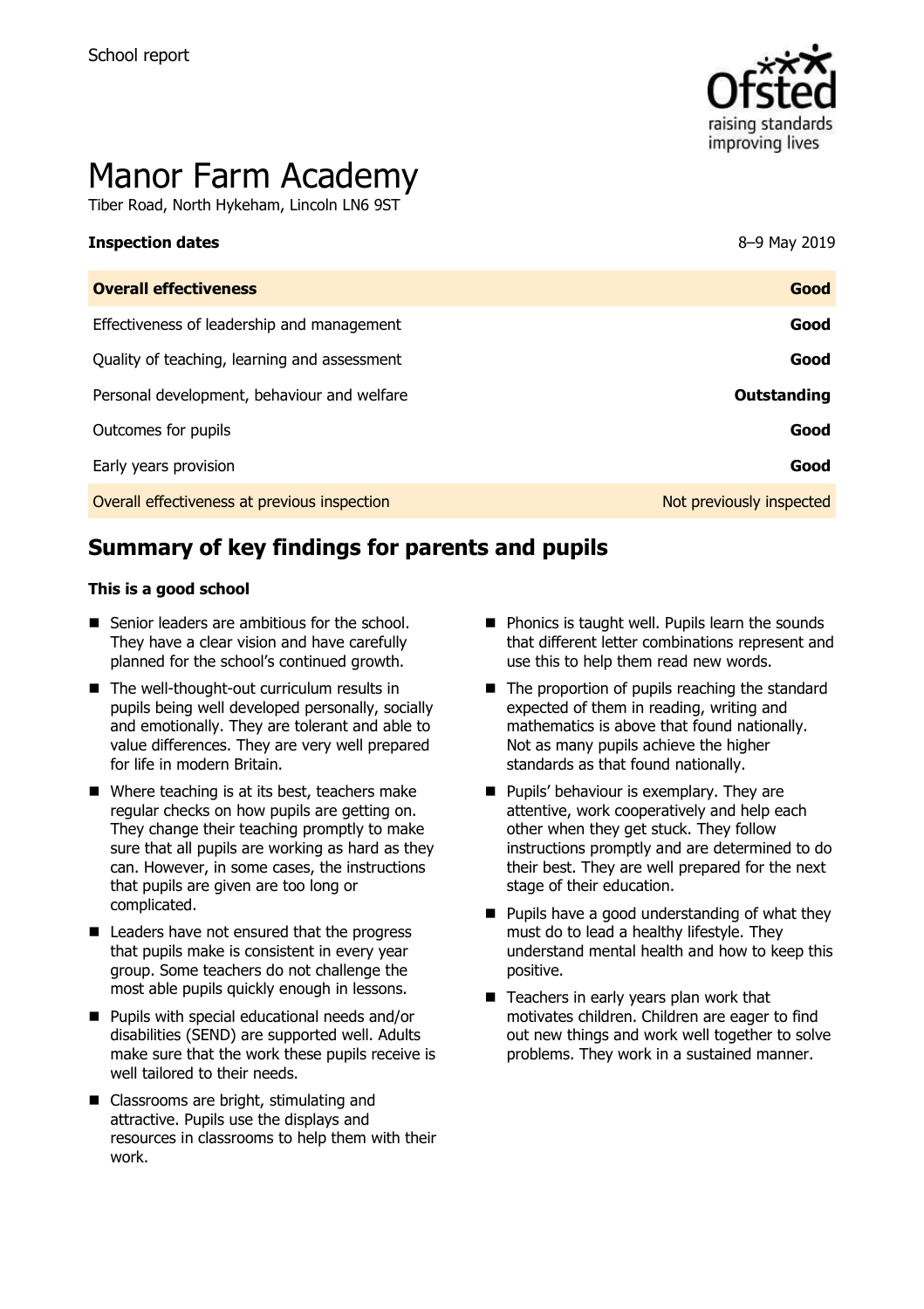

# **Full report**

#### **What does the school need to do to improve further?**

- Strengthen teaching, by ensuring that:
	- the most able pupils are moved on to more challenging work as soon as they are ready
	- the instructions pupils receive are not too long or too complicated for them to understand.
- Increase the proportion of pupils who attain the higher levels in reading, writing and mathematics.
- **Ensuring that teaching is consistently strong so that all pupils make good progress from** their starting points.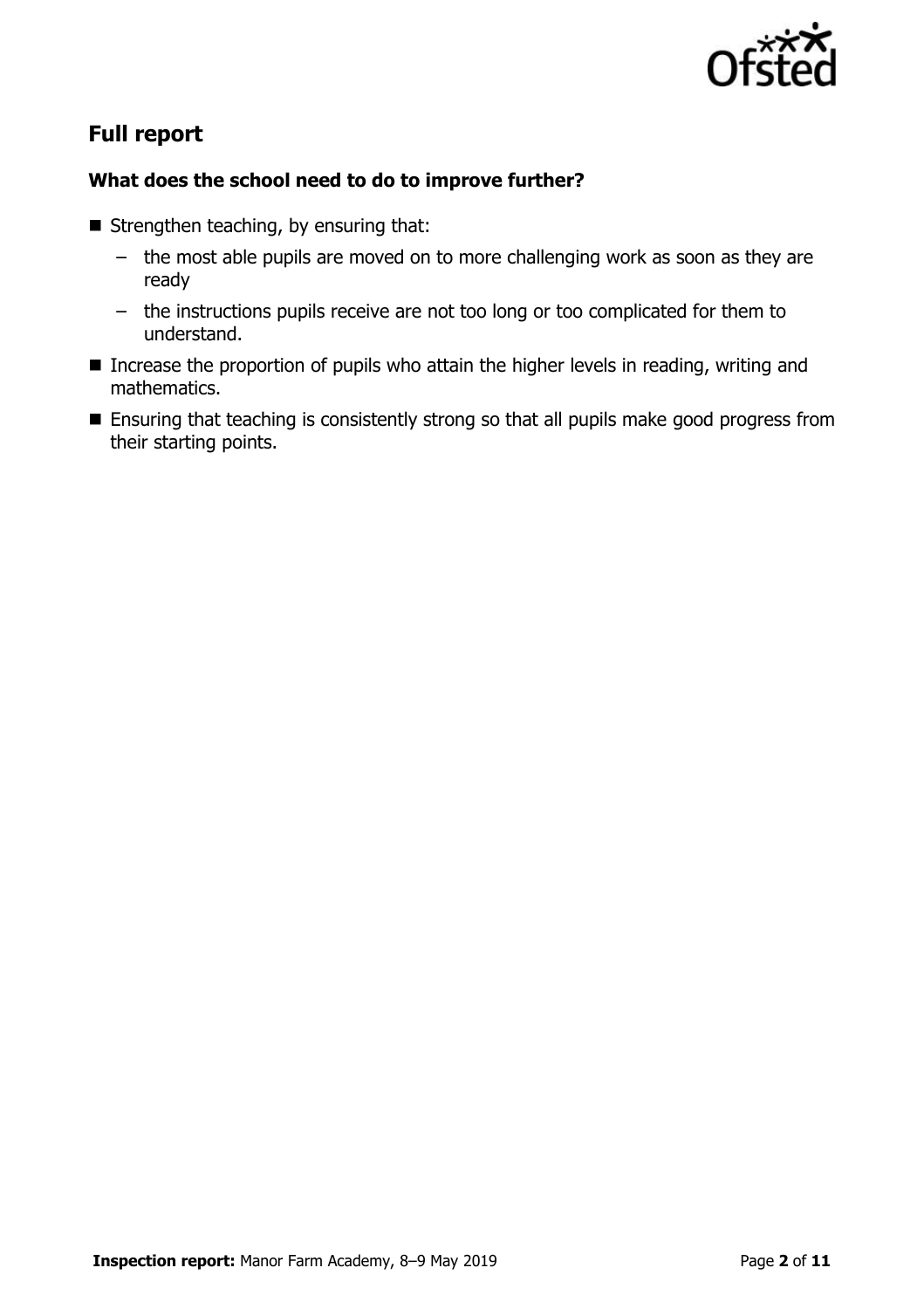

# **Inspection judgements**

#### **Effectiveness of leadership and management Good**

- The headteacher and head of school provide exemplary leadership. They have set out a clear vision for the school and have carefully planned for its growth in size. They have created a positive ethos in the school and pupils enjoy being there. Staff morale is high. The school has a cohesive team of staff who share ideas and feel trusted to try new things. Staff feel supported by senior leaders. Staff, pupil and parent and carers' views of the school are unanimously positive.
- The design of the school's curriculum develops pupils academically, personally and socially. Pupils are well prepared to play an active part in their community and beyond. In lessons, pupils are given targets that challenge them in their work and encourage them to reflect on other skills they are developing, such as problem solving and resilience. This means that they have a good understanding of how they learn both independently and as part of a team.
- Leaders check frequently and thoroughly on the quality of teaching in the school. This means that leaders know what is working well and what needs to improve. The trust provides the school with effective support and challenge. They rightly hold the headteacher and head of school in high esteem and recognise their strengths.
- **Parents are highly positive about the school. They say that the pupils are well looked** after and make good progress. Parents value the approachability of staff and appreciate the availability of senior leaders. They say that the school responds well to any concerns that are raised. Parents also speak highly of the school's work to develop pupils' mental well-being.
- **Pupils with SEND are taught well. They make good progress and often catch up with** their peers. The school's special educational needs coordinator (SENCo) works in partnership with parents to make sure that pupils' targets are well matched to their needs and help remove barriers to learning.
- Subject leaders know the strengths and areas for improvement in their subjects. They have detailed plans for improvement, make frequent checks in their subjects and regularly update the academy advisory board. Subject leaders are well organised and work systematically.
- The school's plan for supporting disadvantaged pupils is fit for purpose. It makes clear how the funding for these pupils is spent. Evaluations demonstrate that it is having a positive impact on the progress that pupils make.
- Good use is made of the funding to develop physical education (PE) and sport. The PE leader has ensured that the pupils have been involved in choosing the types of activities that are available to them. Pupils have participated in a wide range of activities, such as line dancing, hockey, archery and yoga. There has been a very high level of pupil participation in these activities. Leaders' evaluations show the positive impact that different initiatives have had. Last year, pupils in Year 1 made good progress in cycling proficiency and swimming.
- Pupils' spiritual, moral, social and cultural development is a strength. Leaders have put in place a comprehensive programme to make sure that pupils know how to have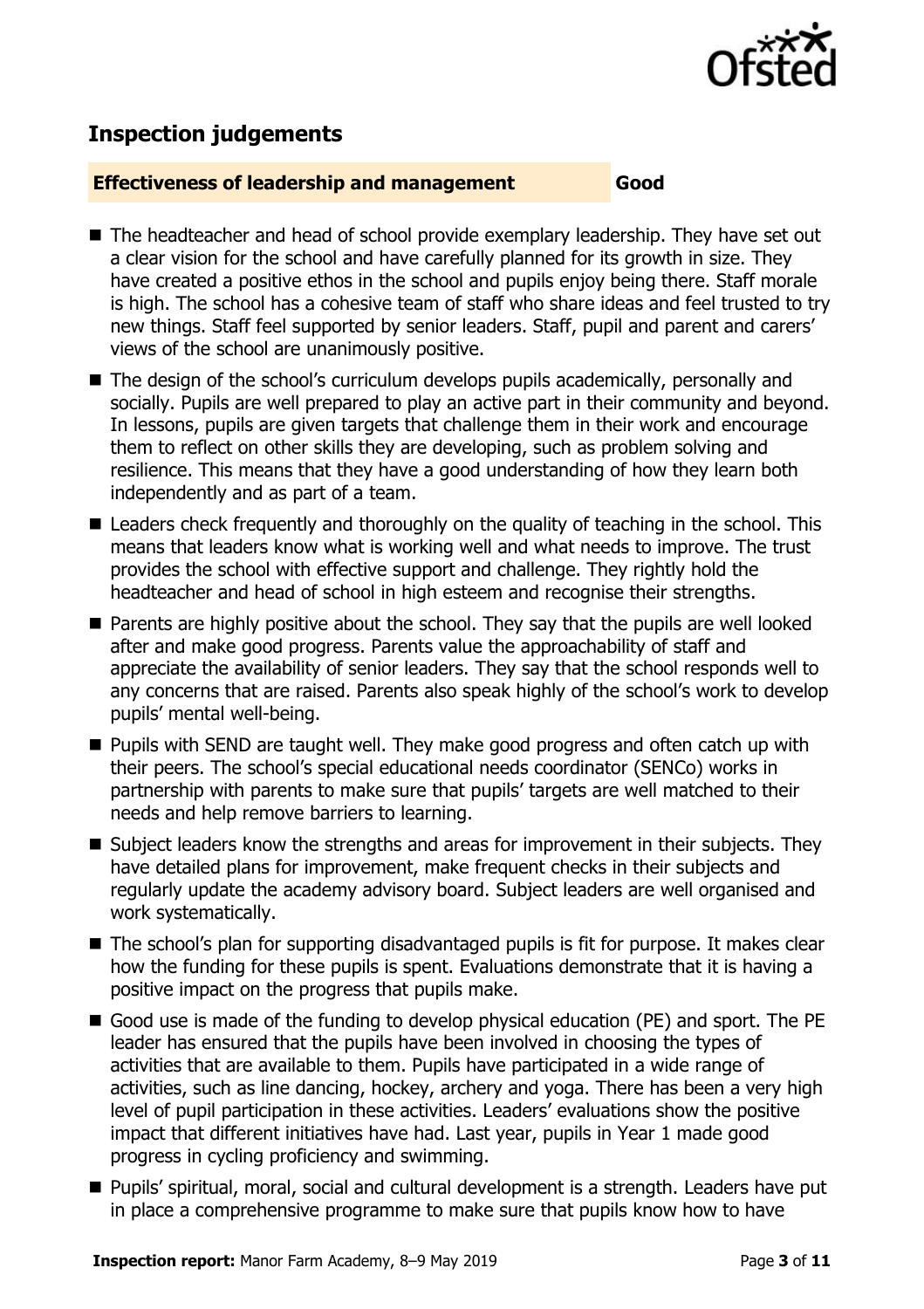

positive mental health. Pupils are taught how to debate and reflect on a wide range of issues. The effectiveness of lessons in the 'tolerance programme' is reflected in the exemplary behaviour, conduct and collaborative work that pupils demonstrate. Pupils show respect for each other, know right from wrong and show maturity beyond their years. This results in a highly cohesive school community.

Although the proportion of pupils who reach the standards expected of them is in line with that found nationally, there are some pupils who do not make the progress that they should from their starting points.

#### **Governance of the school**

- The academy advisory board is highly ambitious. It knows what is working well and what needs to improve. The board works well with the trust and makes good use of the regular quality assurance checks that the trust carries out.
- Members of the board make regular visits to the school to check for themselves on improvements. They regularly check on safeguarding and how effectively the extra funding that the school receives for disadvantaged pupils is being spent.
- The support and challenge that the board provides are rigorous, and they hold leaders to account for the outcomes that pupils achieve.

### **Safeguarding**

- The arrangements for safeguarding are effective.
- $\blacksquare$  Pupils know how to stay safe online, on roads and in the community. They know whom to talk to if they have a problem. Pupils, staff and parents are unanimous in their view that pupils are kept safe at school.
- Records of staff training in safeguarding are thorough. The school's system highlights training that is due for renewal in good time. This means that all necessary training is up to date and that there are no gaps.
- $\blacksquare$  The school makes robust checks on all those who work with children.
- The member of the academy advisory board responsible for safeguarding monitors the school's arrangements alongside the headteacher and head of school.

#### **Quality of teaching, learning and assessment Good**

- **Positive attitudes to learning are evident in every class. Pupils engage promptly with** their work and respond quickly to instructions given by adults. Teachers and teaching assistants use questioning skilfully to identify gaps and move pupils on in their learning. In most cases, they re-shape tasks to make sure that pupils understand what they are learning.
- **Pupils work cooperatively and help each other with their work. During the inspection,** the inspector observed several examples of pupils helping each other to understand and complete their work without being prompted by an adult.
- The least able pupils are provided with work that matches their needs. Teachers provide work that challenges their thinking and makes their learning memorable.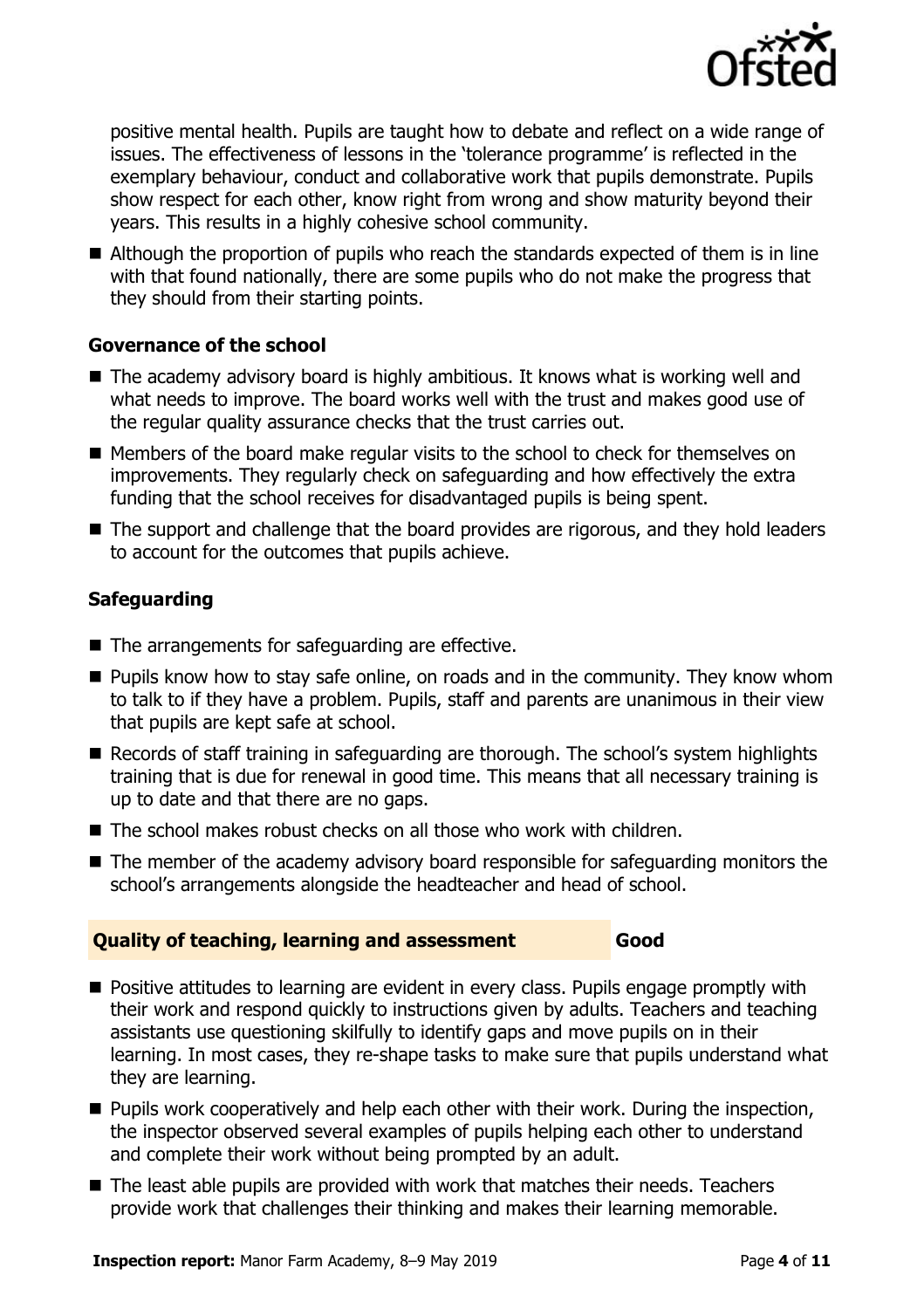

Teaching assistants provide good support and skilfully move pupils on when they are ready.

- In some lessons, the most able pupils are not moved on to harder work quickly enough because teachers do not check what pupils can do.
- In some cases, the explanation of what pupils are learning is too complicated for pupils to understand or remember.
- Classrooms are bright and stimulating. The resources that adults provide help pupils complete their work with increasing independence.
- During lessons, pupils are given targets that make them think about their work and how they approach it. This means that pupils understand the importance of skills such as resilience and determination. Pupils described to the inspector how they were using problem-solving skills to help them complete their work. They understand how this supports them in everyday life.
- There is a systematic programme for teaching phonics. Teachers' and teaching assistants' subject knowledge is strong. Pupils understand the routine that their lessons follow and quickly learn new words and letter sounds to help them in their reading.
- $\blacksquare$  The way mathematics is taught is well planned. Pupils are taught in a systematic manner and they remember what they have learned. Teachers check on what pupils can do at the beginning of a unit of work and set pupils 'stage targets' for the end of the unit. The majority of pupils achieve these targets.
- **Pupils use their reading, writing and mathematics learning in other subjects well. They** are consistent in the care that they take in their work.
- **Parents are unanimously positive about teaching. One comment that was typical of** many was, 'This is a great school. They can't do enough for the children. The progress the children make is amazing.'

#### **Personal development, behaviour and welfare <b>COUTS** Outstanding

#### **Personal development and welfare**

- The school's work to promote pupils' personal development and welfare is outstanding.
- All pupils behave exceptionally well in lessons and demonstrate an inquisitiveness and a love of learning. They listen with extended attention and are eager to begin learning. Pupils enter the school building promptly and settle quickly to tasks.
- **Pupils are very confident. They support each other in lessons and work cooperatively.** They are highly attentive to adults and follow instructions promptly. Pupils say that they like school and that they are never distracted by poor behaviour in lessons. They say that relationships between adults and pupils are consistently very positive. This supports what the inspector saw during the inspection.
- **Pupils openly praise each other and celebrate each other's achievements. They** regularly congratulate each other and share celebratory high-fives when they have done well.
- Pupils have an exceptionally good understanding of how to stay healthy. During a wet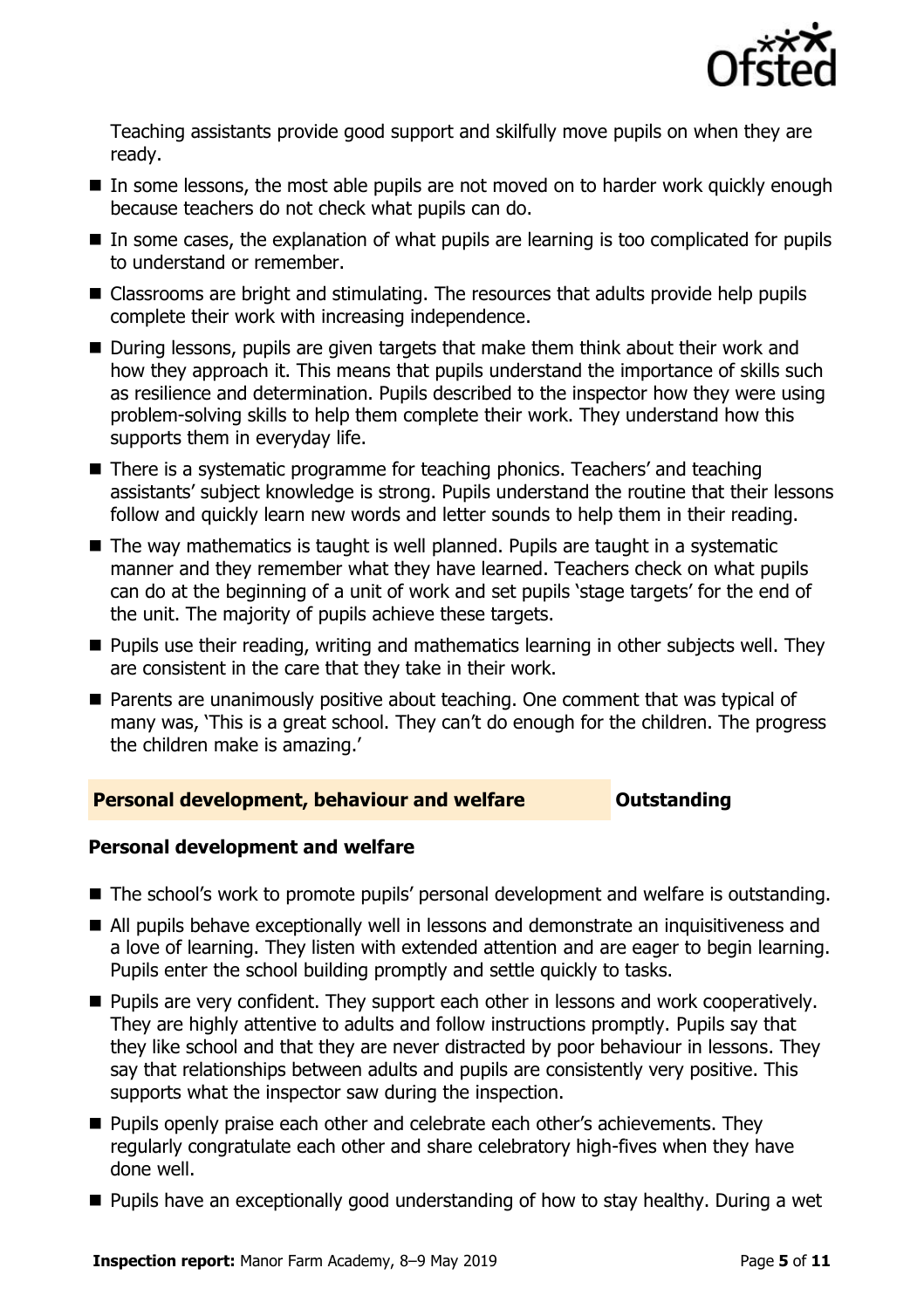

playtime, pupils explained to the inspector that to keep healthy they drink water, get fresh air, exercise and sleep, and relax and have a balanced diet. They enjoy the wide range of clubs and activities available to them and enjoy being active.

- During a wet break, pupils were observed joining in a video activity designed to help them understand and deal with stress. They were very articulate in explaining how this can help them at school and home.
- **Pupils show a high level of respect for each other. The school's 'tolerance programme'** has enabled pupils to understand and accept differences. Pupils are exceptionally well prepared for life in modern Britain.

#### **Behaviour**

- Leaders have taken effective action to address a slight dip in attendance in 2017/18. Working with parents and external agencies, leaders have improved attendance so it is once again higher than that found nationally.
- The proportion of pupils who are persistently absent from school is very low.
- There have been no exclusions since the school opened.
- Playtimes are sociable occasions. Pupils engage with the wide range of activities that are available to them and play cooperatively. They look after each other if they become hurt or have an accident.
- **Pupils enjoy applying what they have learned on the playground. A group of pupils** enjoyed explaining to the inspector all about the model of Lincoln Castle that they have in the playground.
- The school's philosophy programme successfully enables pupils to debate in a structured and courteous manner. Pupils know that it is acceptable to have different views and are highly respectful of each other. They show a maturity beyond their years.

#### **Outcomes for pupils Good**

- $\blacksquare$  The proportion of pupils in key stage 1 reaching the standards expected of them in reading, writing and mathematics is above that found nationally. However, a smaller proportion of pupils reach the higher standards in these subjects.
- Pupils in Year 2 have not progressed as well as they should have done due to inconsistencies in teaching. A smaller proportion have reached the standards expected for their age when compared with outcomes at the end of early years. However, books show that rates of progress have increased this year.
- Pupils with SEND progress well because they receive good-quality support. Work is well matched to their needs and broken down into small steps. Adults are skilled at ensuring that tasks are adapted frequently to make sure that pupils are constantly challenged.
- The money the school receives to support disadvantaged pupils is used well. These pupils make progress well because of the extra support they receive. They are catching up with their peers, and in some cases doing even better by reaching the higher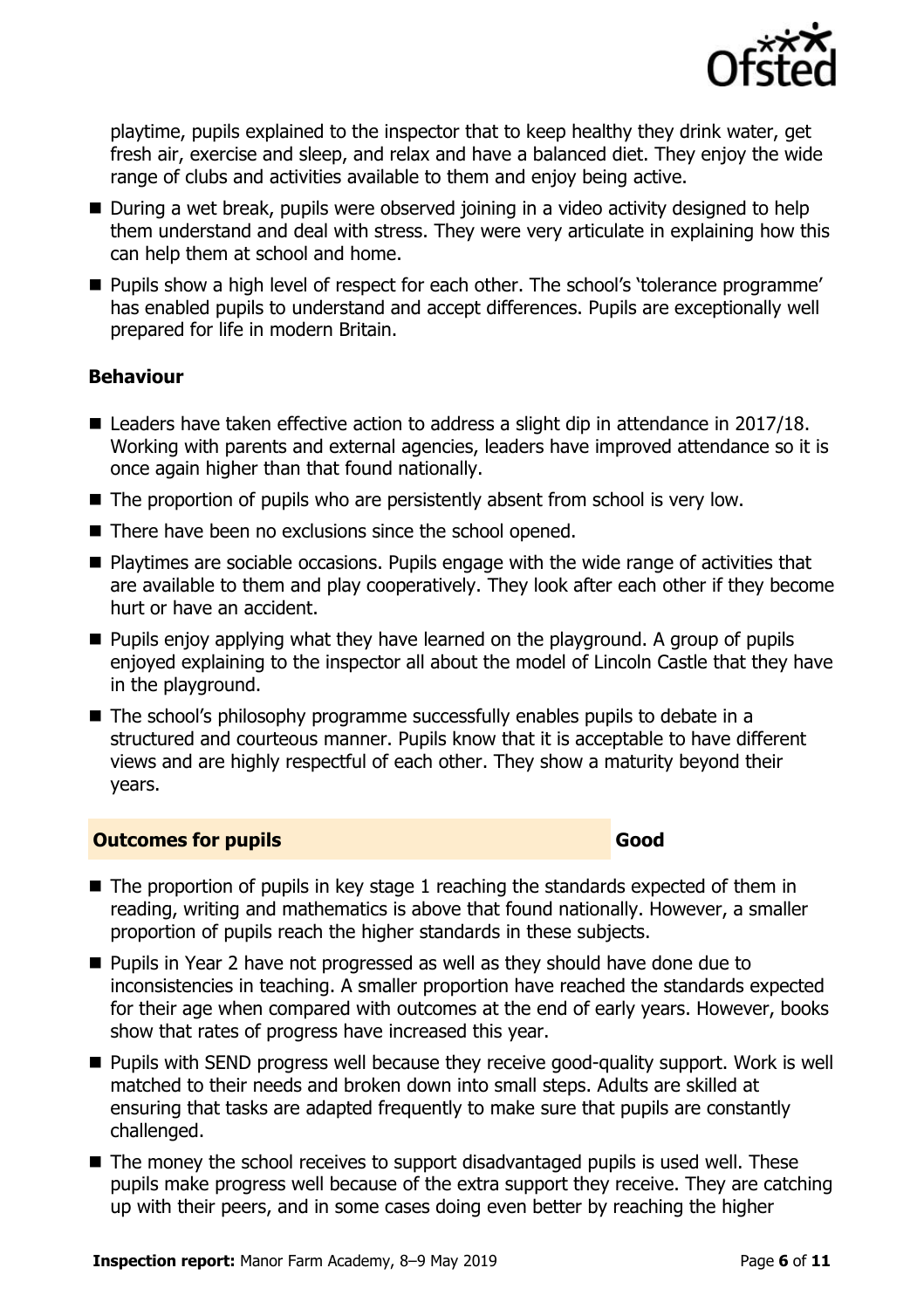

standards.

- Service children progress well. They are well supported by the 'forces group' that helps them to understand and manage challenges that they might face.
- The progress that pupils make in phonics is rapid and sustained. The proportion of pupils currently working at the standard expected of them is very high compared with national figures.
- Books show that pupils make good progress in mathematics. Teachers make sure that pupils think deeply about their learning and apply it in different contexts.

**Early years provision Good Good** 

- Children in early years work calmly and purposefully. They show sustained engagement and work well together.
- Teachers plan activities that capture children's interests. This means that children are eager to find out new things and solve problems that have been set for them. However, some of the instructions that children receive are too long and complicated for them to understand and retain.
- The leader of early years has a good understanding of what's working well and what needs to improve. Activities for children are well designed and are continually adapted to take into account needs and learning priorities of different groups of children.
- Children are kept safe. Adults understand their safeguarding responsibilities and make sure that these are carried out rigorously. Staff routinely make sure that activities are safe, while allowing children the opportunity to explore new activities.
- Staff work well with the large number of settings that children attend before they join the school. This means that children are well prepared to start full-time school and staff understand what children can do. Parents make regular contributions to assessments of what children can do.
- Children are well behaved and respond promptly to instructions. They talk fluently about what they are doing. One group of children worked together to make a trolley to move a large plant that had been sent to the class. They worked collaboratively to construct the trolley and articulately described how it had been designed.
- Children typically join early years with skills that are slightly higher than those that are typical for their age. They make the progress that they should and remain above national expectations by the end of early years.
- Teachers' assessments of what children can do are accurate and used to inform the next steps in teaching.
- Children in early years are well prepared for the next stage of their education. They participate in whole-school activities, attend assemblies and spend time on the playground with key stage 1 pupils. They are happy and confident learners who are well prepared for Year 1.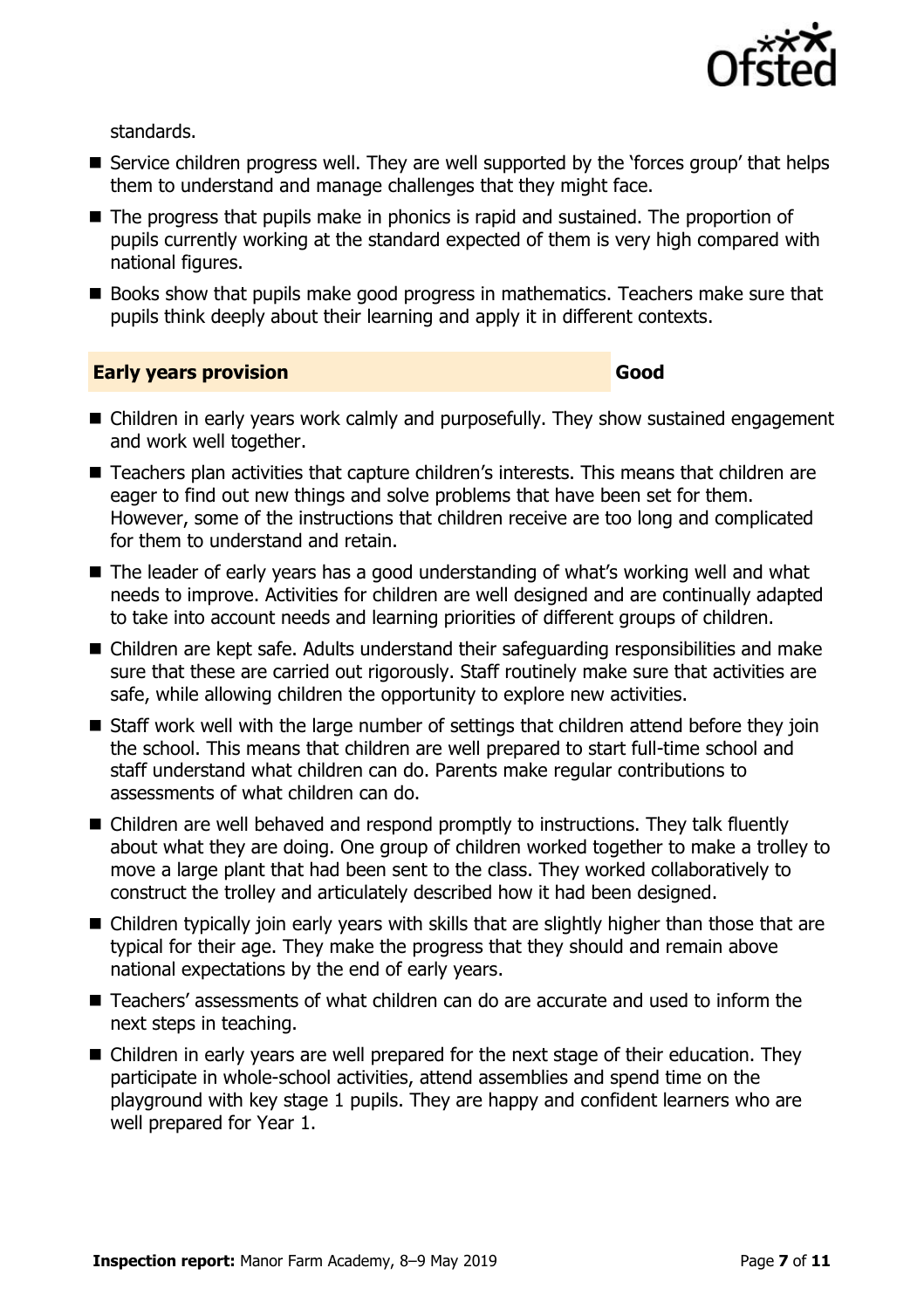

# **School details**

| Unique reference number | 141556       |
|-------------------------|--------------|
| Local authority         | Lincolnshire |
| Inspection number       | 10087318     |

This inspection of the school was carried out under section 5 of the Education Act 2005.

| Type of school                      | Primary                        |
|-------------------------------------|--------------------------------|
| School category                     | Academy                        |
| Age range of pupils                 | 4 to 11                        |
| <b>Gender of pupils</b>             | Mixed                          |
| Number of pupils on the school roll | 90                             |
| Appropriate authority               | Board of trustees              |
| Chair                               | <b>Mark Blois</b>              |
| <b>Headteacher</b>                  | Amanda Griffiths               |
| Telephone number                    | 01522 869590                   |
| Website                             | www.manor-farm-academy.co.uk   |
| <b>Email address</b>                | enquiries@manorfarmacademy.org |
| Date of previous inspection         | Not previously inspected       |

#### **Information about this school**

- This was the school's first inspection since opening in September 2016.
- The school became part of the LEAD Academy Trust in January 2018. The powers of governance lie with the trustees of the LEAD Trust. The trustees have appointed a committee known as the local academy advisory board. The trustees delegate some of their powers to the academy advisory board.
- $\blacksquare$  The school is smaller than the average-sized primary school. It is increasing in size by a class a year. It is anticipated that there will be 210 pupils on roll by 2021.
- The proportion of pupils eligible for free school meals is much lower than the national average.
- No pupils speak English as an additional language. The majority of pupils attending the school are of White British heritage.
- The proportions of pupils within each class and of children in early years with SEND are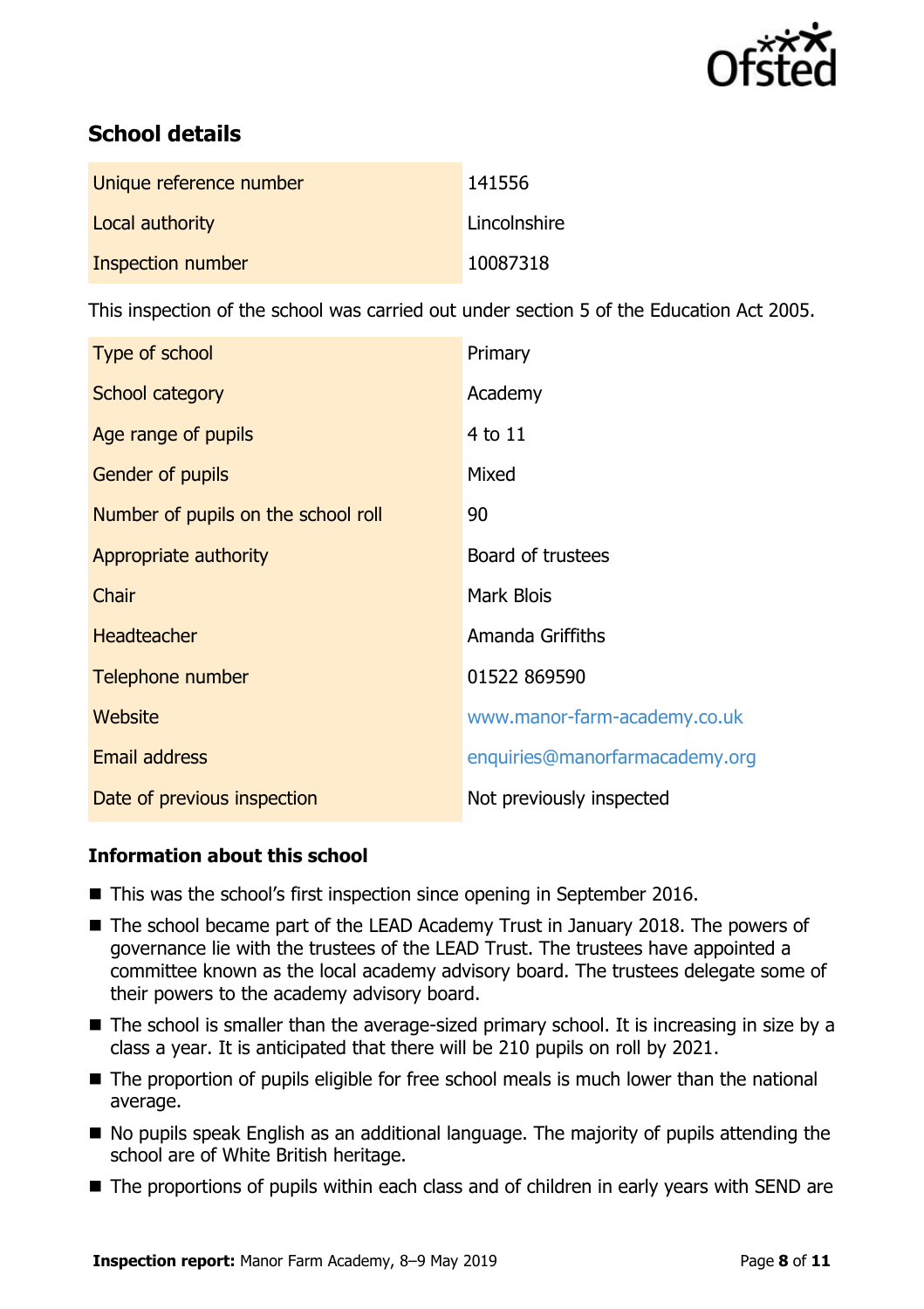

smaller than the national average.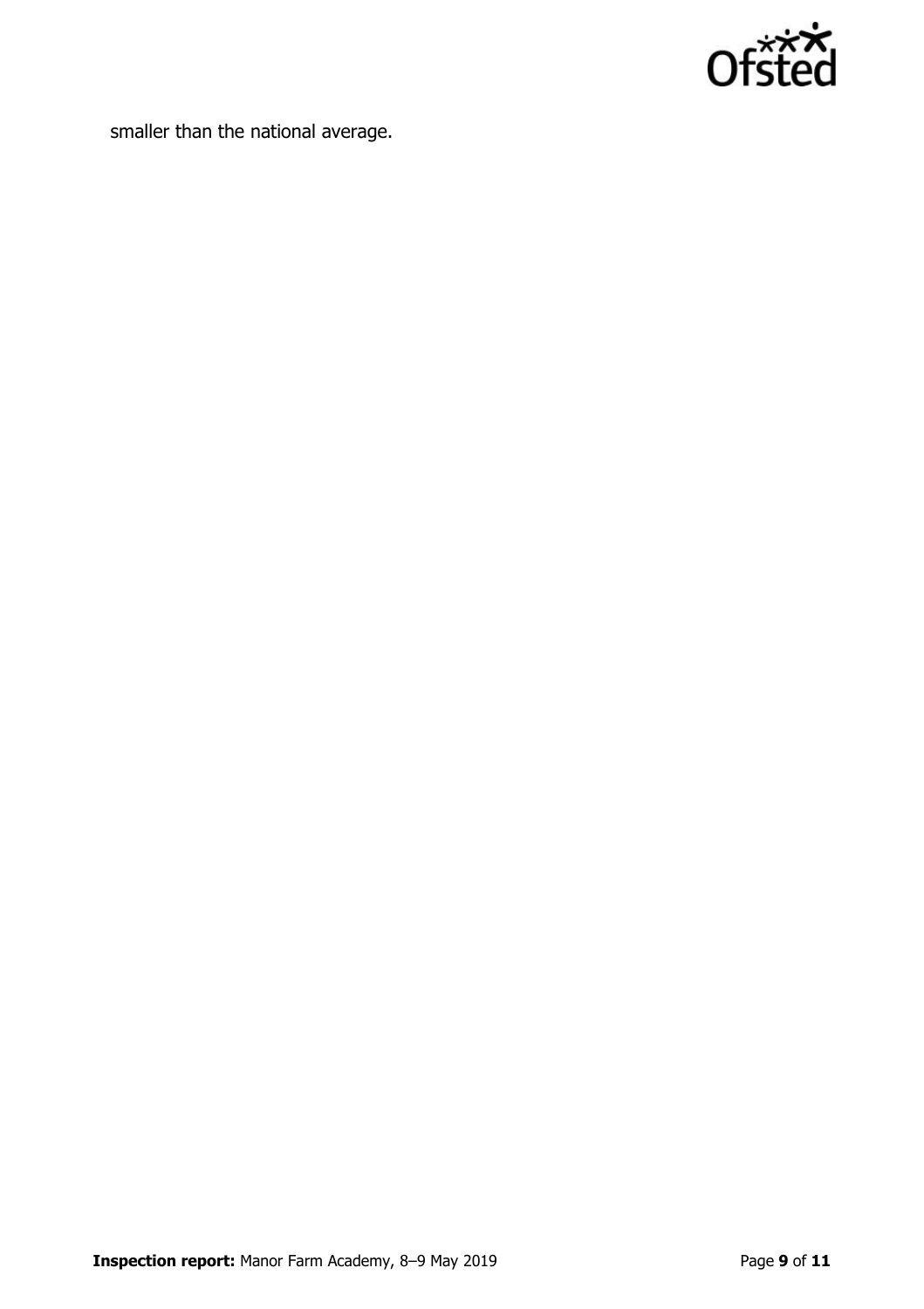

# **Information about this inspection**

- The inspector observed teaching and learning across all classes with the headteacher or head of school. Eight lessons, or part lessons, were observed.
- The inspector held meetings with the headteacher, head of school, members of the academy advisory board, a group of staff and representatives of the trust.
- The inspector looked at pupils' work, information regarding their attainment and progress, and the school's records of behaviour and safety.
- The inspector also looked at minutes of meetings of the academy advisory board and safeguarding documents, including the mandatory checks made on the recruitment of new staff, along with a scrutiny of the school's website.
- Discussions were held with pupils, and the inspector listened to pupils read.
- The inspector took account of the 14 responses to Ofsted's questionnaire for staff and the 42 responses to Parent View, Ofsted's online questionnaire. There were no responses to the pupil survey to consider. The inspector spoke informally with parents at the beginning of the school day.

#### **Inspection team**

Vic Wilkinson, lead inspector **Ofsted Inspector**